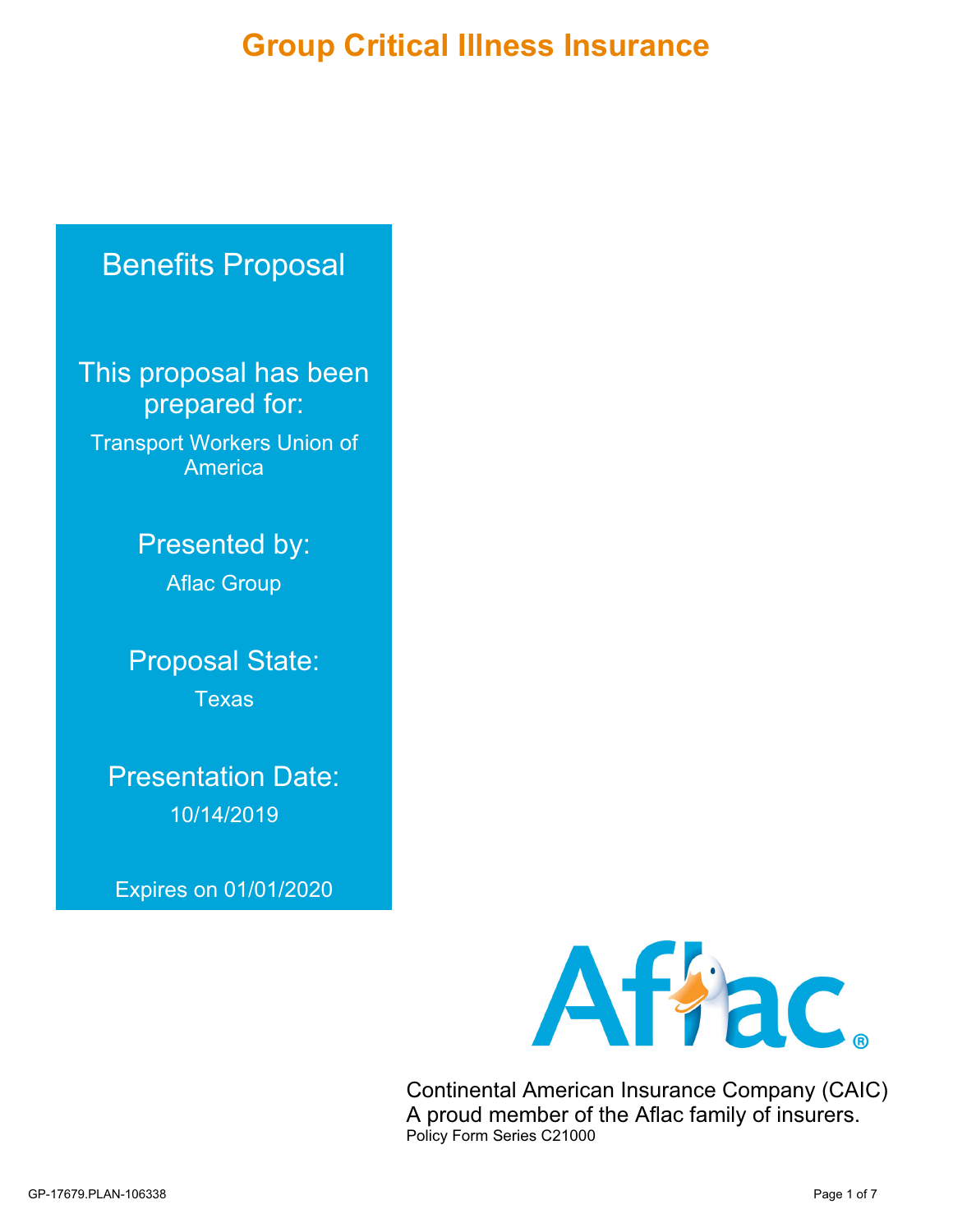# **Plan Description**

The Aflac Group Critical Illness Plan provides cash benefits when an insured person is diagnosed with a covered critical illness-and these benefits are paid *directly to your employees* (unless otherwise assigned). The plan provides a lump-sum benefit to help with out-of-pocket medical expenses and the living expenses that can accompany a covered critical illness. It is also H.S.A.-compatible.

|                                                                         | <b>Features and Plan Provisions</b><br>(specific benefit provisions may vary by situs state)   |                                                                                                                                                                        |
|-------------------------------------------------------------------------|------------------------------------------------------------------------------------------------|------------------------------------------------------------------------------------------------------------------------------------------------------------------------|
| <b>Benefit Amounts</b>                                                  |                                                                                                | See Premium Rates and Plan Benefits for available options                                                                                                              |
| <b>Spouse Coverage</b>                                                  | Up to 50% of the face amount elected by the employee                                           |                                                                                                                                                                        |
| <b>Child Coverage</b>                                                   | Up to 50% of the face amount elected by the employee                                           |                                                                                                                                                                        |
| <b>Guaranteed Issue Amounts</b>                                         | <b>Employee:</b><br>Spouse:<br><b>Participation Requirement:</b><br>Guaranteed for 2 years     | Up to \$20,000<br>Up to \$10,000<br>$0\%$                                                                                                                              |
| <b>Requirement for Group Billing</b>                                    |                                                                                                | To establish group billing, 25 distinct individuals must be paying premiums                                                                                            |
| <b>Payment Method</b>                                                   | <b>Bill Pay Facilitator-Direct Deposit</b>                                                     |                                                                                                                                                                        |
| <b>Pre-existing Condition Exclusion</b>                                 | None                                                                                           |                                                                                                                                                                        |
| <b>Waiting Period</b>                                                   | There is no waiting period                                                                     |                                                                                                                                                                        |
| <b>Benefit Reductions</b>                                               | No reduction at any age                                                                        |                                                                                                                                                                        |
| <b>Rate Guarantee</b>                                                   | 2 Year(s)                                                                                      |                                                                                                                                                                        |
| <b>Portability/Continuation</b>                                         | 2019 Portability                                                                               |                                                                                                                                                                        |
| <b>Rate Type</b>                                                        | <b>Issue Age</b>                                                                               |                                                                                                                                                                        |
| <b>Eligibility</b>                                                      | <b>Work Week Hours:</b><br><b>Length of Employment:</b>                                        | Employee must work at least 16 hours per week<br>No minimum requirement; set by employer                                                                               |
| <b>Waiver of Premium</b>                                                |                                                                                                | After 90 days of total disability for an employee due to a covered critical illness,<br>we will fully waive all premiums for the duration specified in the certificate |
| <b>Successor Insured Waiver of</b><br><b>Premium</b>                    | Not Included                                                                                   |                                                                                                                                                                        |
| <b>Separation Period - Additional</b><br><b>Diagnosis/ Reoccurrence</b> | <b>Additional Diagnosis:</b><br><b>Reoccurrence:</b><br>to be eligible for the cancer benefit) | 6 consecutive months<br>6 consecutive months<br>(an insured must always be in complete remission and 12 months treatment-free                                          |
| <b>Successor Insured</b>                                                | Included                                                                                       |                                                                                                                                                                        |
| <b>Issue Ages</b>                                                       | Employee: 18+<br><b>Spouse:</b><br>$18+$<br>Children:<br>Under age 26                          |                                                                                                                                                                        |
| <b>Termination Age</b>                                                  | None                                                                                           |                                                                                                                                                                        |
| <b>Certificate Effective Date</b>                                       | Coverage is effective on the billing effective date                                            |                                                                                                                                                                        |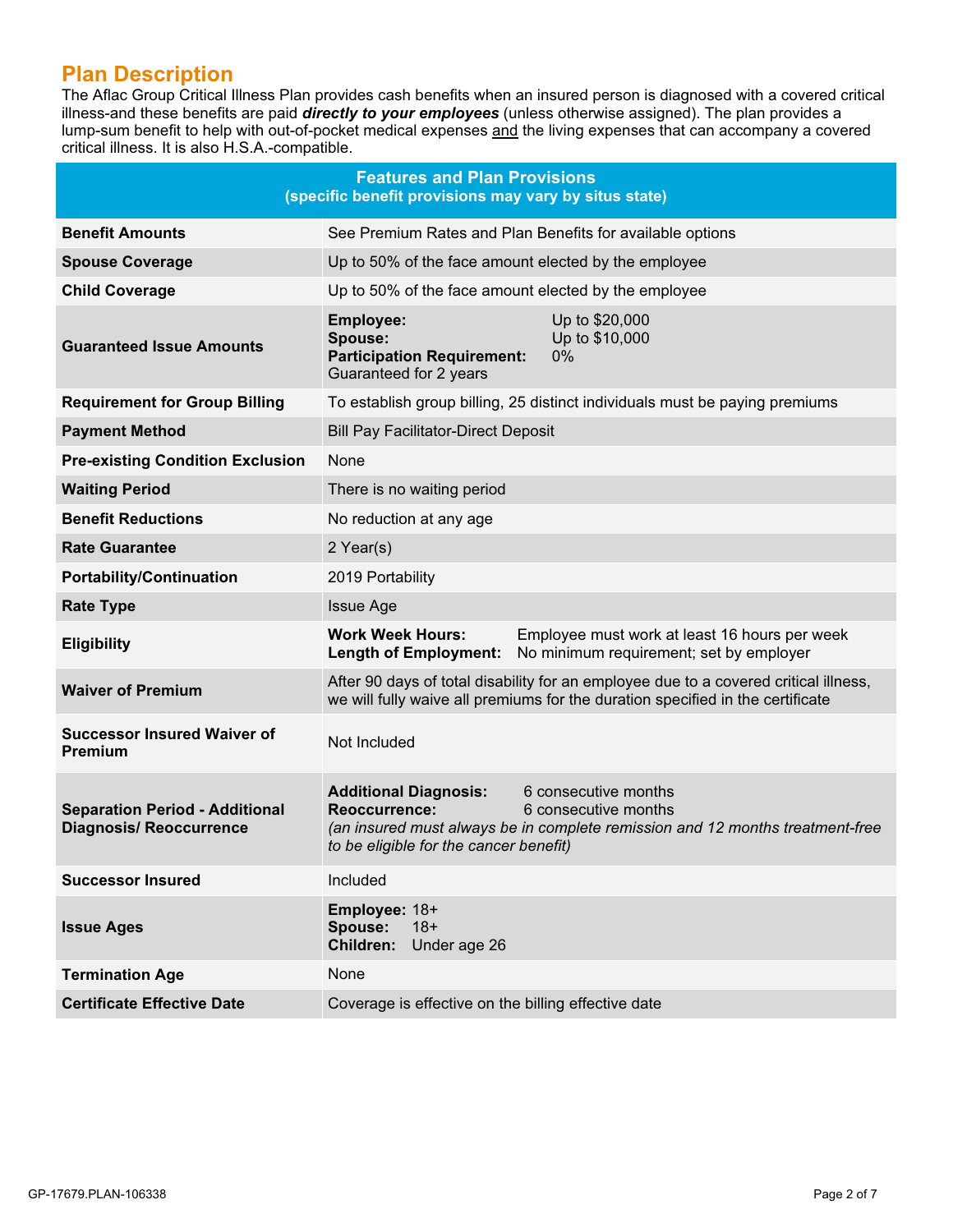# **Plan Benefits**

*(Benefit provisions may vary by situs state)*

| <b>Base Benefits</b>                                 |      |
|------------------------------------------------------|------|
| <b>Heart Attack (Myocardial Infarction)</b>          | 100% |
| <b>Sudden Cardiac Arrest</b>                         | 100% |
| <b>Coronary Artery Bypass Surgery</b>                | 25%  |
| Major Organ Transplant*                              | 100% |
| <b>Bone Marrow Transplant (Stem Cell Transplant)</b> | 100% |
| Kidney Failure (End-Stage Renal Failure)             | 100% |
| Stroke (Ischemic or Hemorrhagic)                     | 100% |
|                                                      |      |

\*25% of this benefit is payable for Insureds placed on a transplant list for a major organ transplant

| <b>Cancer Benefits</b>               |                         |
|--------------------------------------|-------------------------|
| <b>Cancer (Internal or Invasive)</b> | $100\%$                 |
| <b>Non-Invasive Cancer</b>           | 25%                     |
| <b>Skin Cancer</b>                   | \$250 per calendar year |
|                                      |                         |

**Health Screening Benefit**

**Health Screening (payable for employee and spouse only) \$50 per calendar year** 

*Please request a sample policy for full benefit provisions and descriptions.*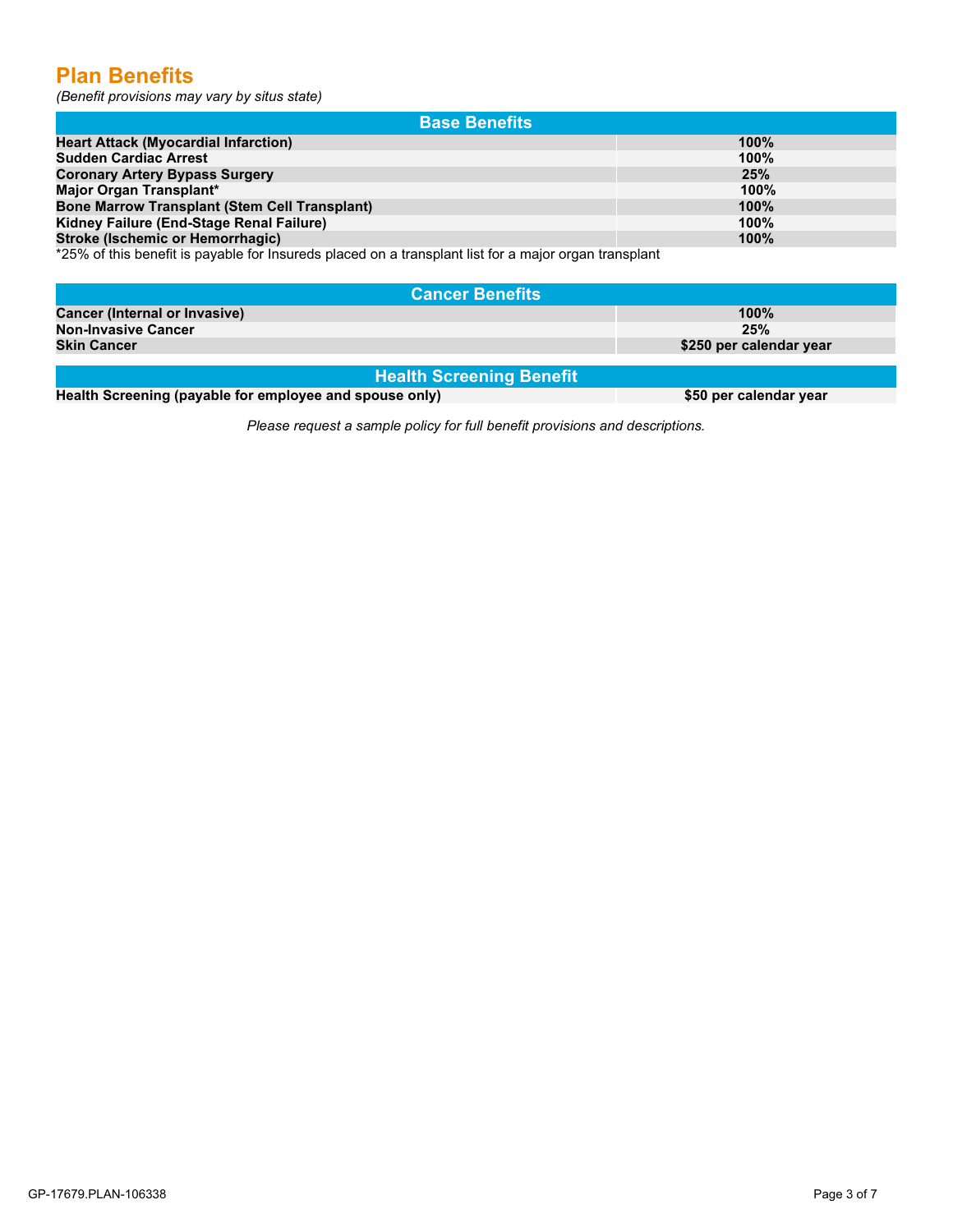# **Premium Rates**

| <b>Employee Non-Tobacco Monthly Premiums</b> |         |          |          |          |          |          |          |          |          |          |
|----------------------------------------------|---------|----------|----------|----------|----------|----------|----------|----------|----------|----------|
| Age                                          | \$5,000 | \$10,000 | \$15,000 | \$20,000 | \$25,000 | \$30,000 | \$35,000 | \$40,000 | \$45,000 | \$50,000 |
| $18-29$                                      | \$3.91  | \$6.00   | \$8.08   | \$10.17  | \$12.26  | \$14.35  | \$16.43  | \$18.52  | \$20.61  | \$22.70  |
| $30 - 39$                                    | \$5.40  | \$8.97   | \$12.55  | \$16.12  | \$19.70  | \$23.27  | \$26.85  | \$30.42  | \$34.00  | \$37.57  |
| 40-49                                        | \$9.04  | \$16.26  | \$23.48  | \$30.70  | \$37.92  | \$45.14  | \$52.36  | \$59.57  | \$66.79  | \$74.01  |
| 50-59                                        | \$16.10 | \$30.37  | \$44.65  | \$58.92  | \$73.20  | \$87.47  | \$101.75 | \$116.02 | \$130.30 | \$144.57 |
| $60+$                                        | \$29.44 | \$57.06  | \$84.68  | \$112.30 | \$139.91 | \$167.53 | \$195.15 | \$222.77 | \$250.39 | \$278.01 |
|                                              |         |          |          |          |          |          |          |          |          |          |

| <b>Spouse Non-Tobacco Monthly Premiums</b> |         |         |          |          |          |          |          |          |          |  |  |
|--------------------------------------------|---------|---------|----------|----------|----------|----------|----------|----------|----------|--|--|
| <b>Age</b>                                 | \$5.000 | \$7.500 | \$10,000 | \$12.500 | \$15.000 | \$17.500 | \$20,000 | \$22.500 | \$25,000 |  |  |
| $18-29$                                    | \$3.91  | \$4.95  | \$6.00   | \$7.04   | \$8.08   | \$9.13   | \$10.17  | \$11.22  | \$12.26  |  |  |
| $30 - 39$                                  | \$5.40  | \$7.18  | \$8.97   | \$10.76  | \$12.55  | \$14.33  | \$16.12  | \$17.91  | \$19.70  |  |  |
| 40-49                                      | \$9.04  | \$12.65 | \$16.26  | \$19.87  | \$23.48  | \$27.09  | \$30.70  | \$34.31  | \$37.92  |  |  |
| $50 - 59$                                  | \$16.10 | \$23.23 | \$30.37  | \$37.51  | \$44.65  | \$51.78  | \$58.92  | \$66.06  | \$73.20  |  |  |
| $60+$                                      | \$29.44 | \$43.25 | \$57.06  | \$70.87  | \$84.68  | \$98.49  | \$112.30 | \$126.10 | \$139.91 |  |  |

## **Employee Tobacco Monthly Premiums**

| Age       | \$5.000 | 610.000 | \$15.000 | <b>S20.000</b> | \$25.000 | \$30.000 | \$35.000 | \$40,000 | \$45.000 | <b>\$50,000</b> |
|-----------|---------|---------|----------|----------------|----------|----------|----------|----------|----------|-----------------|
| 18-29     | \$4.87  | \$7.93  | \$10.98  | \$14.04        | \$17.09  | \$20.14  | \$23.20  | \$26.25  | \$29.30  | \$32.36         |
| $30 - 39$ | \$7.57  | \$13.32 | \$19.07  | \$24.81        | \$30.56  | \$36.31  | \$42.06  | \$47.81  | \$53.56  | \$59.30         |
| 40-49     | \$13.37 | \$24.92 | \$36.47  | \$48.02        | \$59.57  | \$71.12  | \$82.67  | \$94.22  | \$105.77 | \$117.33        |
| 50-59     | \$25.16 | \$48.50 | \$71.83  | \$95.17        | \$118.51 | \$141.85 | \$165.19 | \$188.52 | \$211.86 | \$235.20        |
| $60+$     | \$45.28 | \$88.74 | \$132.20 | \$175.66       | \$219.11 | \$262.57 | \$306.03 | \$349.49 | \$392.95 | \$436.41        |

| <b>Spouse Tobacco Monthly Premiums</b> |         |         |          |          |          |          |          |          |          |  |  |
|----------------------------------------|---------|---------|----------|----------|----------|----------|----------|----------|----------|--|--|
| Age                                    | \$5.000 | \$7.500 | \$10,000 | \$12.500 | \$15,000 | \$17.500 | \$20,000 | \$22.500 | \$25,000 |  |  |
| 18-29                                  | \$4.87  | \$6.40  | \$7.93   | \$9.45   | \$10.98  | \$12.51  | \$14.04  | \$15.56  | \$17.09  |  |  |
| $30 - 39$                              | \$7.57  | \$10.44 | \$13.32  | \$16.19  | \$19.07  | \$21.94  | \$24.81  | \$27.69  | \$30.56  |  |  |
| 40-49                                  | \$13.37 | \$19.15 | \$24.92  | \$30.70  | \$36.47  | \$42.25  | \$48.02  | \$53.80  | \$59.57  |  |  |
| 50-59                                  | \$25.16 | \$36.83 | \$48.50  | \$60.17  | \$71.83  | \$83.50  | \$95.17  | \$106.84 | \$118.51 |  |  |
| $60+$                                  | \$45.28 | \$67.01 | \$88.74  | \$110.47 | \$132.20 | \$153.93 | \$175.66 | \$197.39 | \$219.11 |  |  |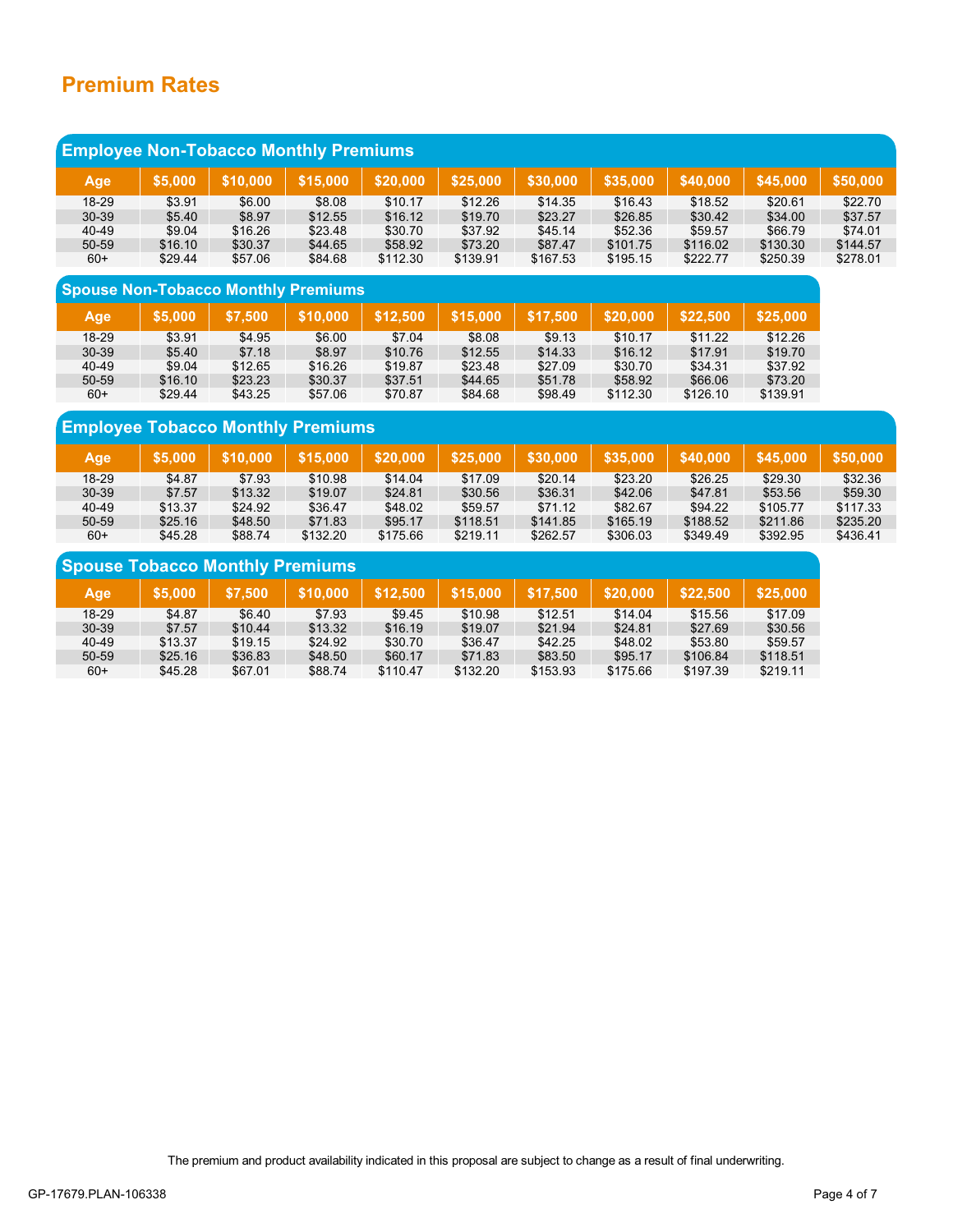# **Benefits Summary**

#### *(Benefit provisions vary by situs state)*

Where applicable, covered conditions must be caused by underlying diseases as defined in the plan. Benefits will be based on the face amount in effect on the critical illness date of diagnosis.

#### **Initial Diagnosis+**

An insured may receive up to 100% of his face amount upon the diagnosis of a covered critical illness.

#### **Additional Diagnosis+**

Once benefits have been paid for a covered critical illness, we will pay benefits for each different critical illness when the date of diagnosis is separated by at least 6 consecutive months.

#### **Reoccurrence+**

Once benefits have been paid for a covered critical illness, benefits are payable for that same critical illness when the date of diagnosis is separated by at least 6 consecutive months.

+If the claim is for a cancer diagnosis, the insured must be treatment-free from cancer for at least 12 months and must be in complete remission before the date of a subsequent cancer diagnosis.

#### **Health Screening Benefit**

The Health Screening Benefit is payable once per calendar year for health screening tests performed as the result of preventive care, including tests and diagnostic procedures ordered in connection with routine examinations. This benefit is payable for the covered employee and spouse. This benefit is not paid for dependent children. See Master Policy for the full list of covered health screening tests.

\*Plan designs vary and appearance of benefit provisions here does not guarantee coverage.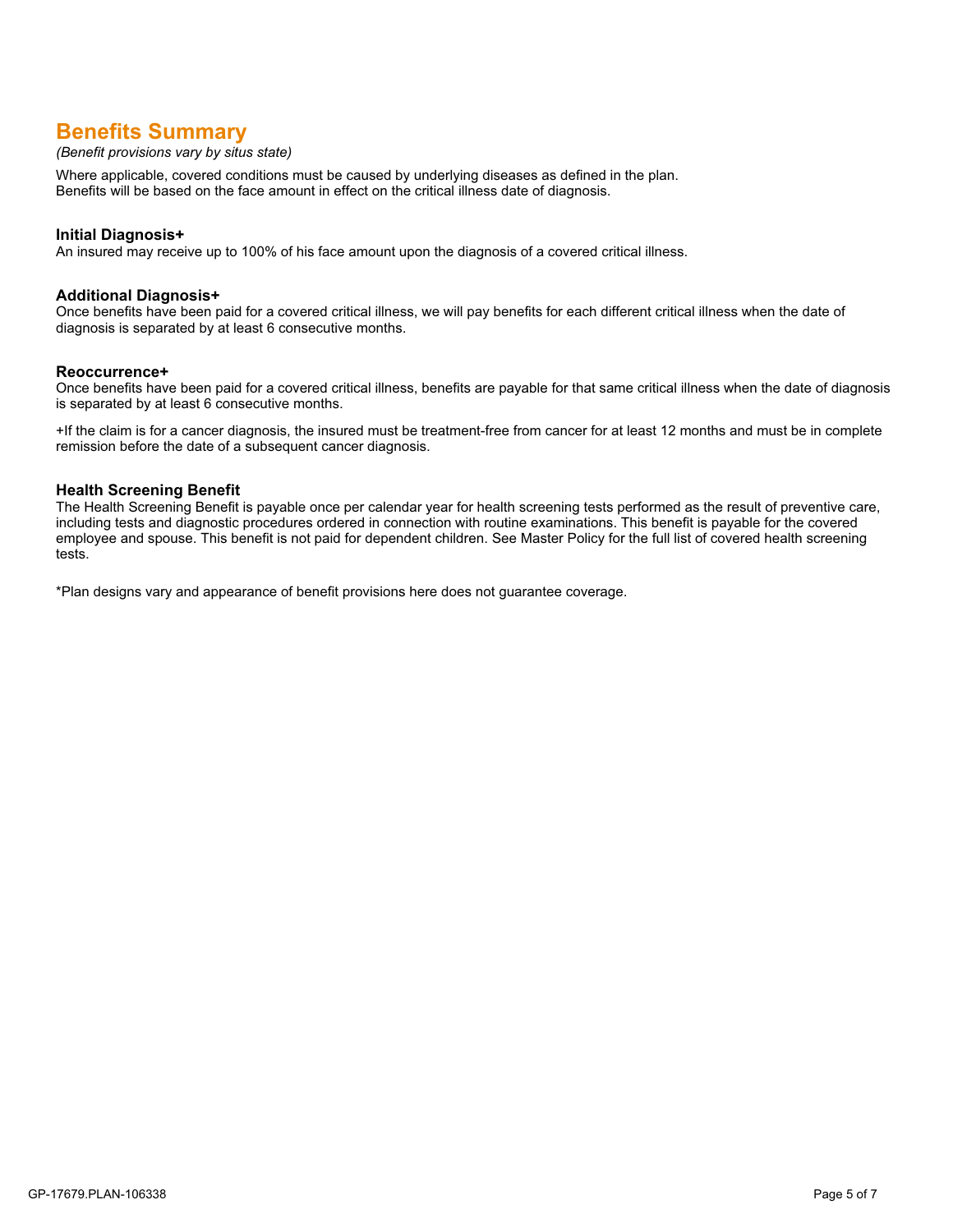# **Limitations & Exclusions**

#### **Cancer Diagnosis Limitation**

Benefits are payable for cancer and/or non-invasive cancer as long as the insured:

- **•** Is treatment-free from cancer for at least 12 months before the diagnosis date; and
- **•** Is in complete remission prior to the date of a subsequent diagnosis, as evidenced by the absence of all clinical, radiological, biological, and biochemical proof of the presence of the cancer.

#### **Exclusions**

We will not pay for loss due to:

- **• Self-Inflicted Injuries -** injuring or attempting to injure oneself intentionally or taking action that causes oneself to become injured
- **• Suicide -** committing or attempting to commit suicide, while sane or insane
- **• Illegal Acts -**participating or attempting to participate in an illegal activity, or working at an illegal job
- **• Participation in Aggressive Conflict** of any kind, including:
	- War (declared or undeclared) or military conflicts
	- Insurrection or riot
	- Civil commotion or civil state of belligerence
- **• Illegal substance abuse,** which includes the following:
	- **•** Abuse of legally-obtained prescription medication
	- **•** Illegal use of non-prescription drugs

Diagnosis, treatment, testing, and confinement must be in the United States or its territories.

All benefits under the plan, including benefits for diagnoses, treatment, confinement and covered tests, are payable only while coverage is in force.